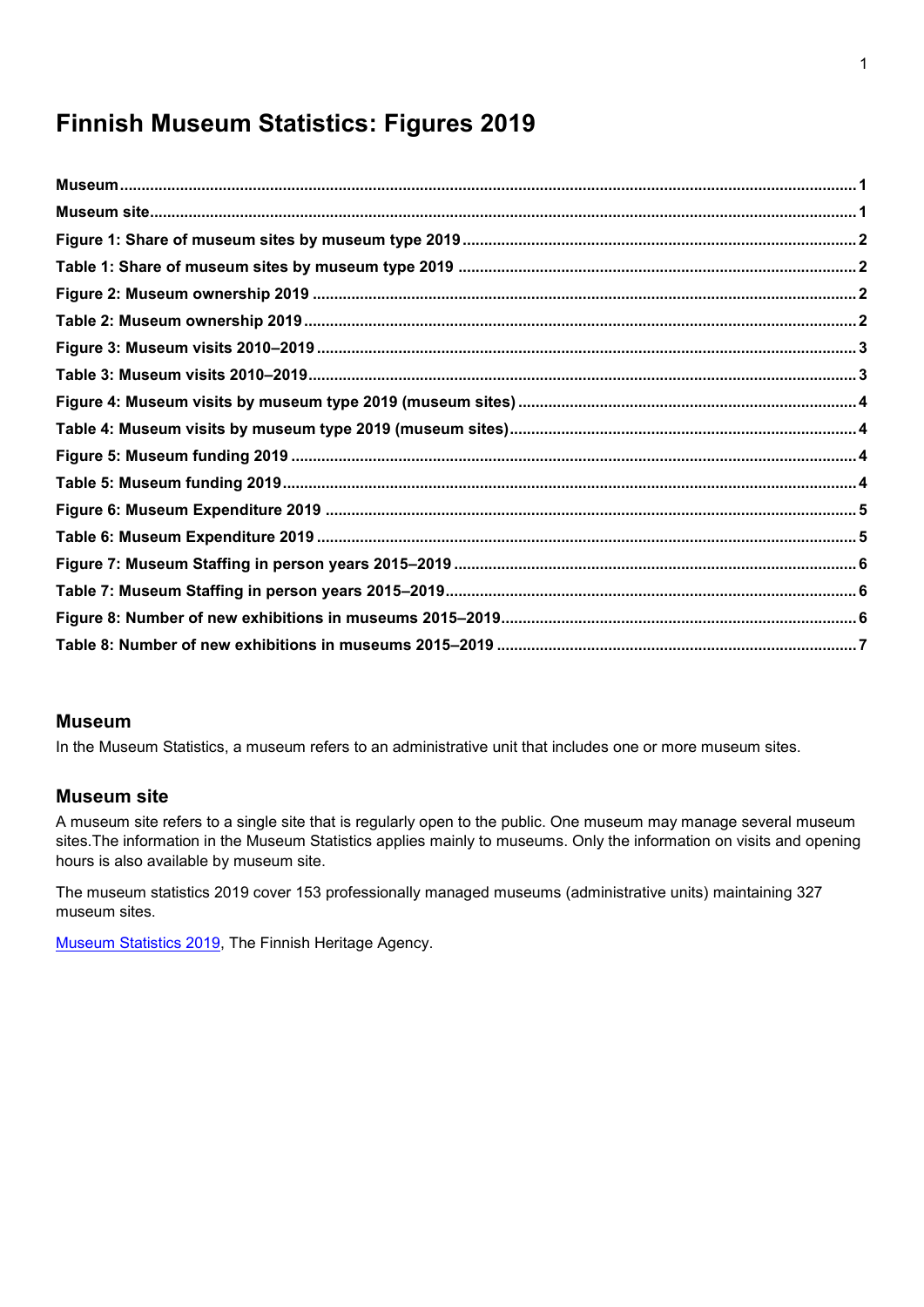

## <span id="page-1-0"></span>**Figure 1: Share of museum sites by museum type 2019**

# <span id="page-1-1"></span>**Table 1: Share of museum sites by museum type 2019**

| <b>Museum type</b>                | <b>Museum sites</b> |
|-----------------------------------|---------------------|
| <b>Cultural history museums</b>   | 166                 |
| Art museums                       | 59                  |
| <b>Specialized museums</b>        | 81                  |
| <b>Museums of Natural history</b> | 9                   |
| <b>Combination museums</b>        | 12                  |
| Total                             | 327                 |

## <span id="page-1-2"></span>**Figure 2: Museum ownership 2019**



### <span id="page-1-3"></span>**Table 2: Museum ownership 2019**

| Ownership                           | Museums |
|-------------------------------------|---------|
| <b>Municipal</b>                    | 80      |
| <b>Foundations and associations</b> | 61      |
| <b>State</b>                        |         |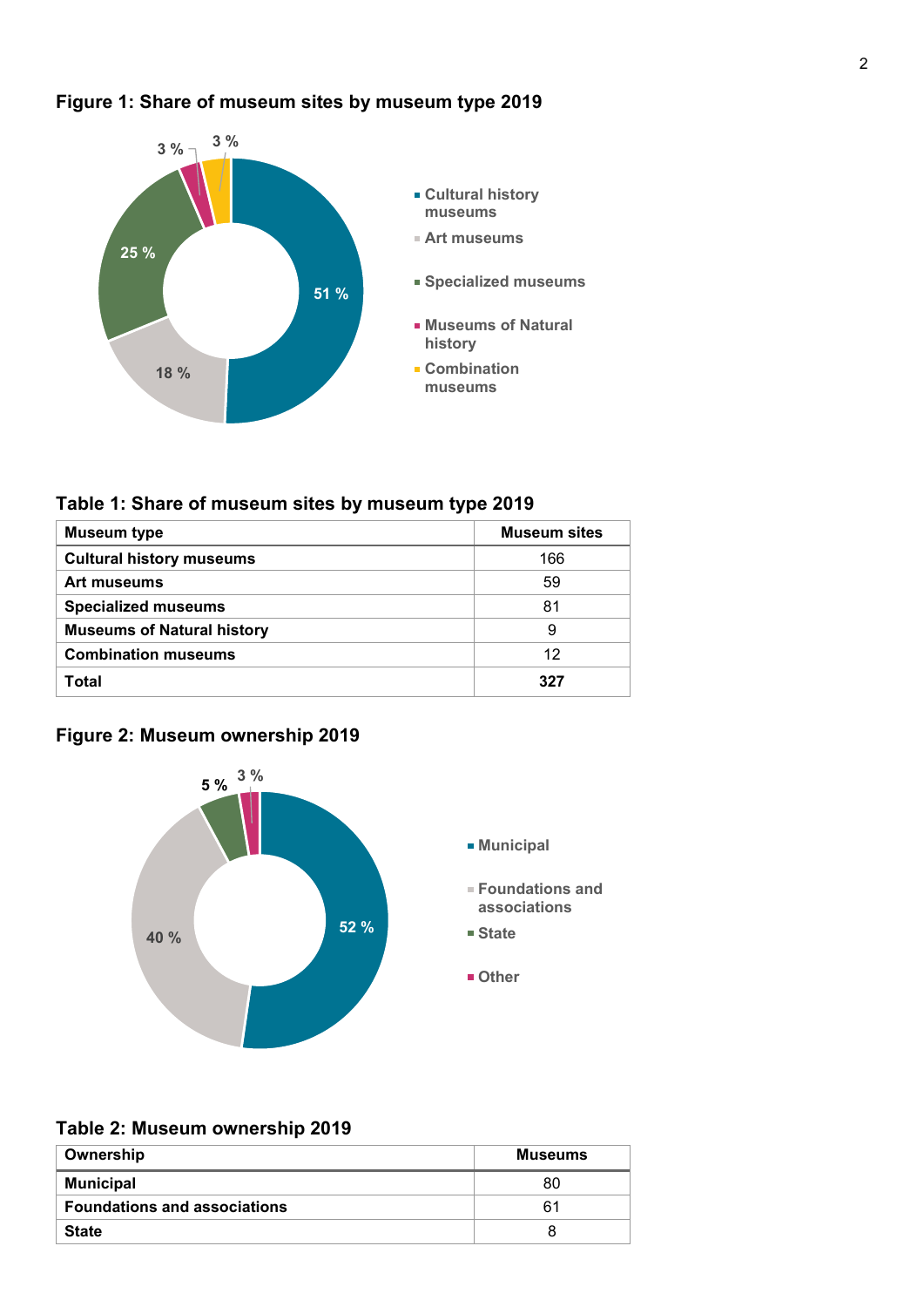| Ownership    | <b>Museums</b> |  |
|--------------|----------------|--|
| <b>Other</b> |                |  |
| Total        | 153            |  |



# <span id="page-2-0"></span>**Figure 3: Museum visits 2010–2019**

### <span id="page-2-1"></span>**Table 3: Museum visits 2010–2019**

| Year | Paid admissions | <b>Free visits</b> | All museum visits |
|------|-----------------|--------------------|-------------------|
| 2010 | 2 366 057       | 2 502 978          | 4 869 035         |
| 2011 | 2 5 2 5 1 8 7   | 2 460 230          | 4 985 417         |
| 2012 | 2 560 461       | 2693710            | 5 254 171         |
| 2013 | 2 575 893       | 2875742            | 5451635           |
| 2014 | 2 517 475       | 2 927 993          | 5445468           |
| 2015 | 2 669 530       | 2 935 844          | 5 605 374         |
| 2016 | 3 243 726       | 3 443 343          | 6 687 069         |
| 2017 | 3 534 578       | 3 545 341          | 7 079 919         |
| 2018 | 3 483 325       | 3 644 188          | 7 127 513         |
| 2019 | 3 992 433       | 3 623 800          | 7 616 233         |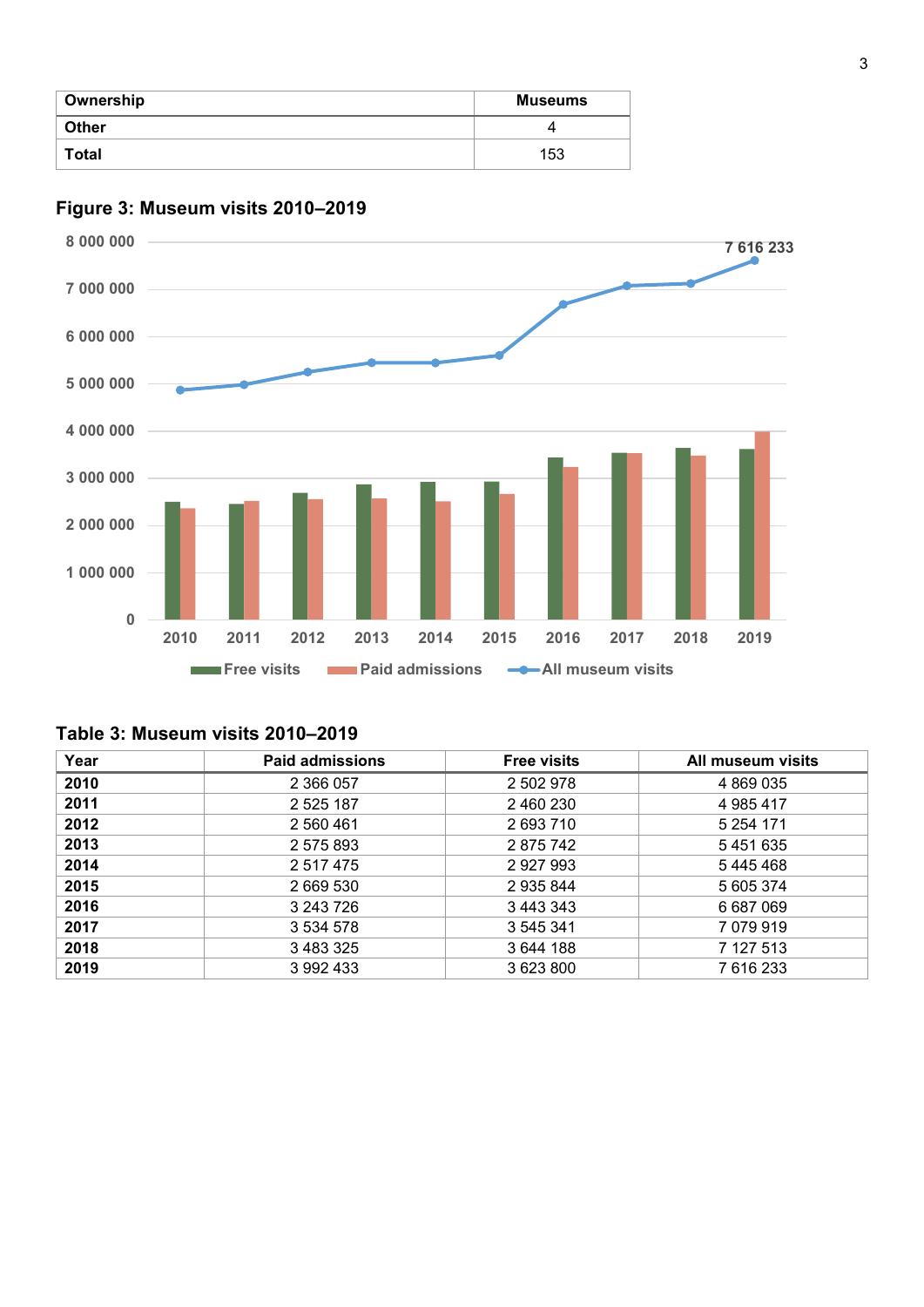<span id="page-3-0"></span>



#### <span id="page-3-1"></span>**Table 4: Museum visits by museum type 2019 (museum sites)**

| Museum visits by museum type 2019<br>(museum sites) | <b>Visits</b> |
|-----------------------------------------------------|---------------|
| <b>Cultural history museums</b>                     | 2 549 700     |
| Art museums                                         | 2 490 053     |
| <b>Specialized museums</b>                          | 2 046 532     |
| <b>Museums of Natural history</b>                   | 251 001       |
| <b>Combination museums</b>                          | 278 947       |
| Total                                               | 7616233       |

# <span id="page-3-2"></span>**Figure 5: Museum funding 2019**



## <span id="page-3-3"></span>**Table 5: Museum funding 2019**

| <b>Museum funding 2019</b> | <b>Euros</b> |
|----------------------------|--------------|
| State                      | 101 312 400  |
| <b>Municipal</b>           | 88 437 121   |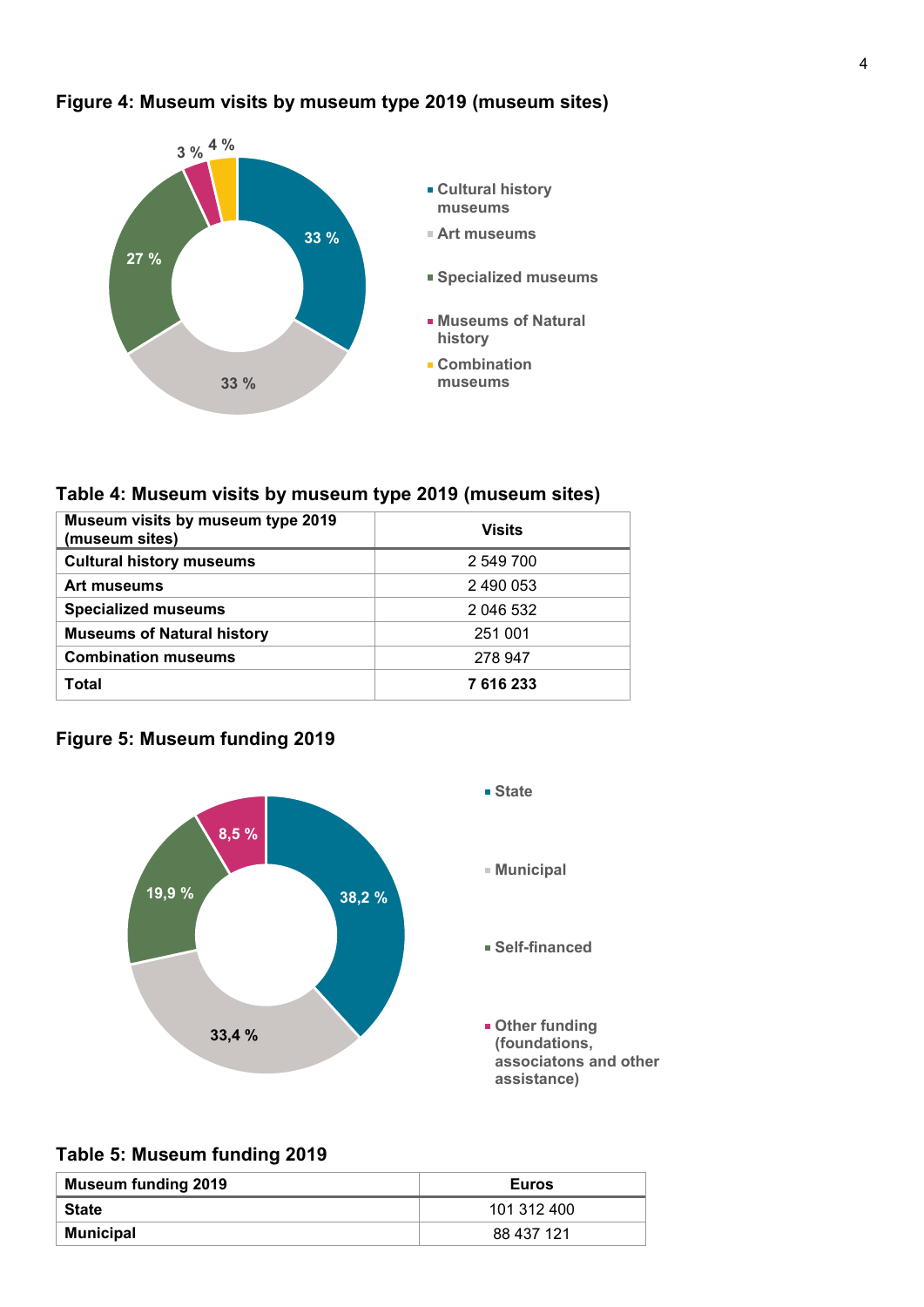| <b>Museum funding 2019</b>                                       | <b>Euros</b> |
|------------------------------------------------------------------|--------------|
| Self-financed                                                    | 52 737 551   |
| Other funding (foundations, associatons and<br>other assistance) | 22 565 535   |
| Total                                                            | 265 052 607  |

# <span id="page-4-0"></span>**Figure 6: Museum Expenditure 2019**



# <span id="page-4-1"></span>**Table 6: Museum Expenditure 2019**

| <b>Museum expenditure 2019</b> | <b>Euros</b> |
|--------------------------------|--------------|
| <b>Salaries</b>                | 113 778 909  |
| <b>Premises</b>                | 89 577 054   |
| <b>Other expenditure</b>       | 57 453 112   |
| <b>Collection acquisition</b>  | 4 243 532    |
| Total                          | 265 052 607  |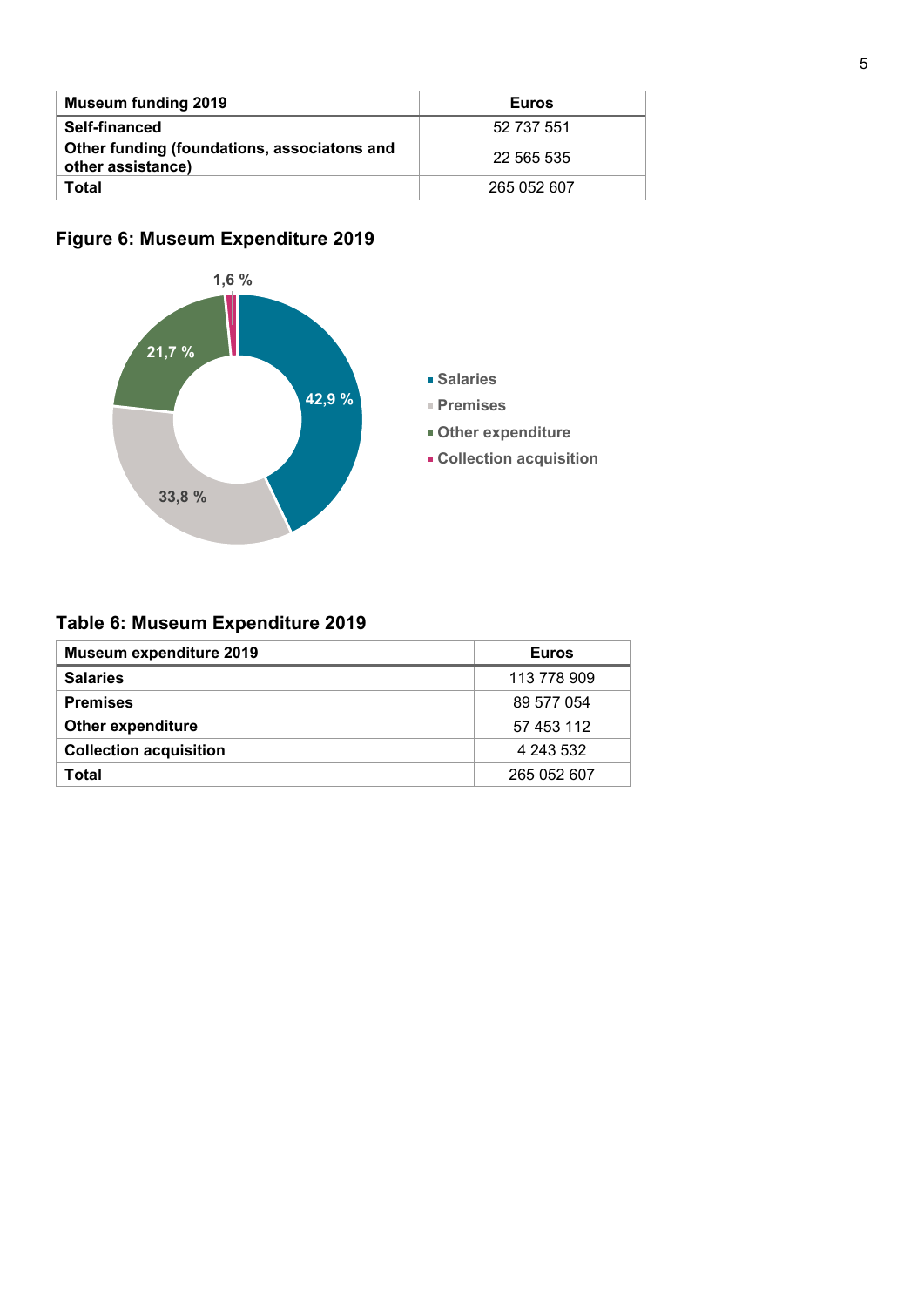

### <span id="page-5-0"></span>**Figure 7: Museum Staffing in person years 2015–2019**

#### <span id="page-5-1"></span>**Table 7: Museum Staffing in person years 2015–2019**

| Year | Total person years | <b>Permanent, full-</b><br>time personnel | Fixed-term, full-<br>time personnel | Part-time personnel<br>and workers paid by<br>the hour |
|------|--------------------|-------------------------------------------|-------------------------------------|--------------------------------------------------------|
| 2015 | 2645               | 1921                                      | 464                                 | 260                                                    |
| 2016 | 2630               | 1861                                      | 511                                 | 258                                                    |
| 2017 | 2551               | 1861                                      | 448                                 | 243                                                    |
| 2018 | 2520               | 1856                                      | 366                                 | 298                                                    |
| 2019 | 2578               | 1952                                      | 358                                 | 267                                                    |

## <span id="page-5-2"></span>**Figure 8: Number of new exhibitions in museums 2015–2019**